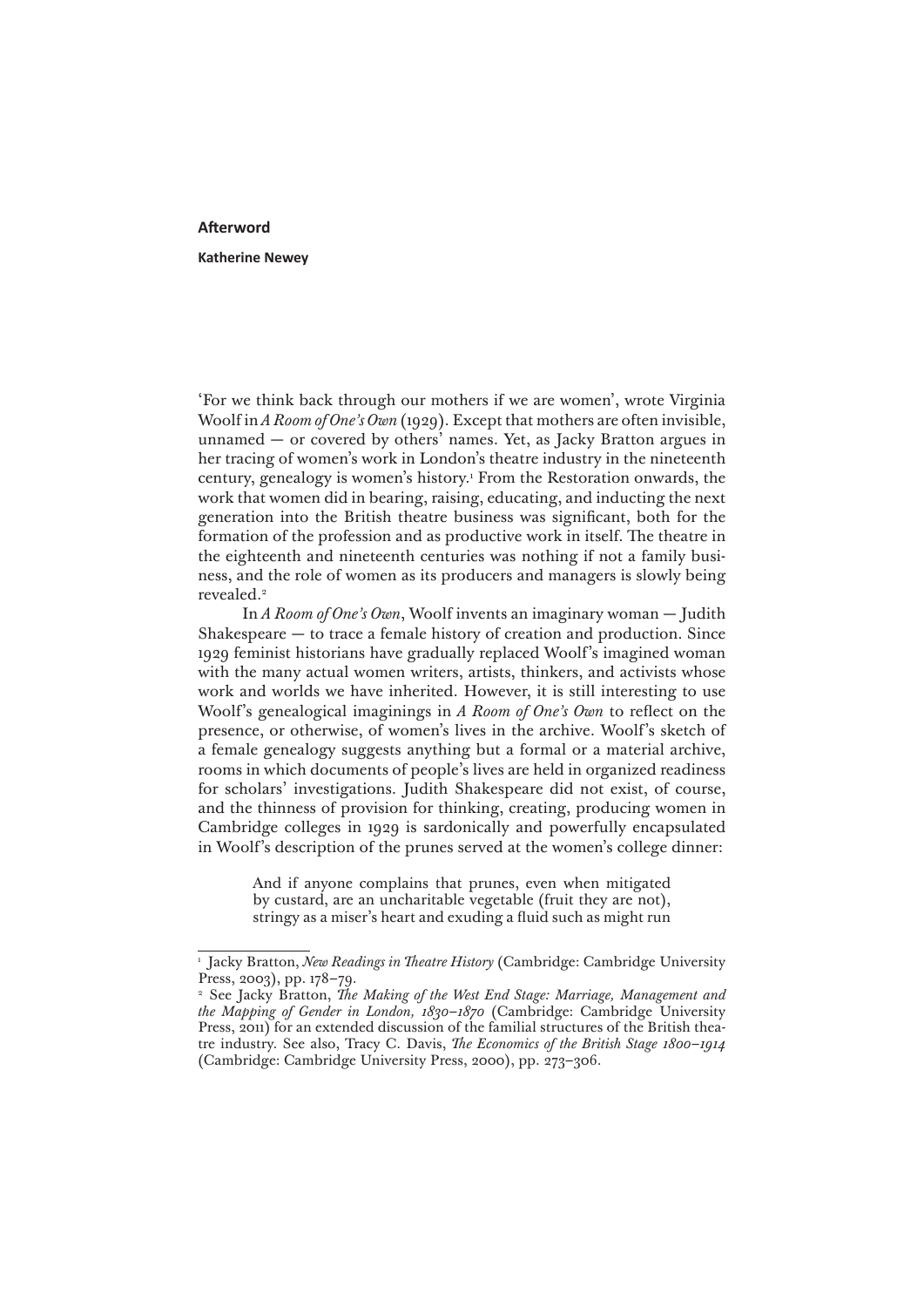in misers' veins who have denied themselves wine and warmth for eighty years and yet not given to the poor, he should reflect that there are people whose charity embraces even the prune.3

Women's bodily and mental cultivation is dependent on the stringy prune and charity, Woolf surmises, her anger masked by wit. Woolf's famous argument for £500 a year and a room of one's own is predicated on women's historical lack of a room of their own, and a lack of money, agency, space, and privacy.

For Woolf, the 'room' is both material and symbolic  $-$  a space in which female autonomy can be exercised: autonomy which is intellectual, imaginative, and embodied. In other work, Woolf is painfully alive to the delicacy of surviving traces of women's lives  $-$  the 'orts, scraps and fragments' of historical women writers,<sup>4</sup> and the imagined lives of domestic women such as Clarissa Dalloway or Mrs Ramsay, artist women (Lily Briscoe), or activists such as Mary Datchet. The traces of these women's lives are in their daily exchanges with intimate and domestic others, as well as in their documented writings and records. Woolf's interest, even in historical women writers, is in the possibilities of imagining the processes of making art, and the consciousness of the woman artist. She is acutely aware of the barriers to full expression of that consciousness. In one of her most powerful and disturbing passages (if only for its violence and catastrophe), Woolf imagines the consequences of women's full autonomy and freedom as artists:

> The image that comes to my mind when I think of this girl is the image of a fisherman lying sunk in dreams on the verge of a deep lake with a rod held out over the water. She was letting her imagination sweep unchecked round every rock and cranny of the world that lies submerged in the depths of our unconscious being. […] Her imagination had […] sought the pools, the depths, the dark places where the largest fish slumber. And then there was a smash. There was an explosion. There was foam and confusion. The imagination had dashed itself against something hard. The girl was roused from her dream. She was indeed in a state of the most acute and difficult distress. To speak without figure she had thought of something, something about the body, about the passions which it

<sup>3</sup> Virginia Woolf, *A Room of One's Own* (Adelaide: University of Adelaide, 2015) [<https://ebooks.adelaide.edu.au/w/woolf/virginia/w91r/](https://ebooks.adelaide.edu.au/w/woolf/virginia/w91r/)> [accessed 15 November 2018]. Ebook.

<sup>4</sup> Virginia Woolf, *Between the Acts* (Adelaide: University of Adelaide, 2015) <[https://](https://ebooks.adelaide.edu.au/w/woolf/virginia/w91b/) [ebooks.adelaide.edu.au/w/woolf/virginia/w91b/](https://ebooks.adelaide.edu.au/w/woolf/virginia/w91b/)> [accessed 15 November 2018]. Ebook.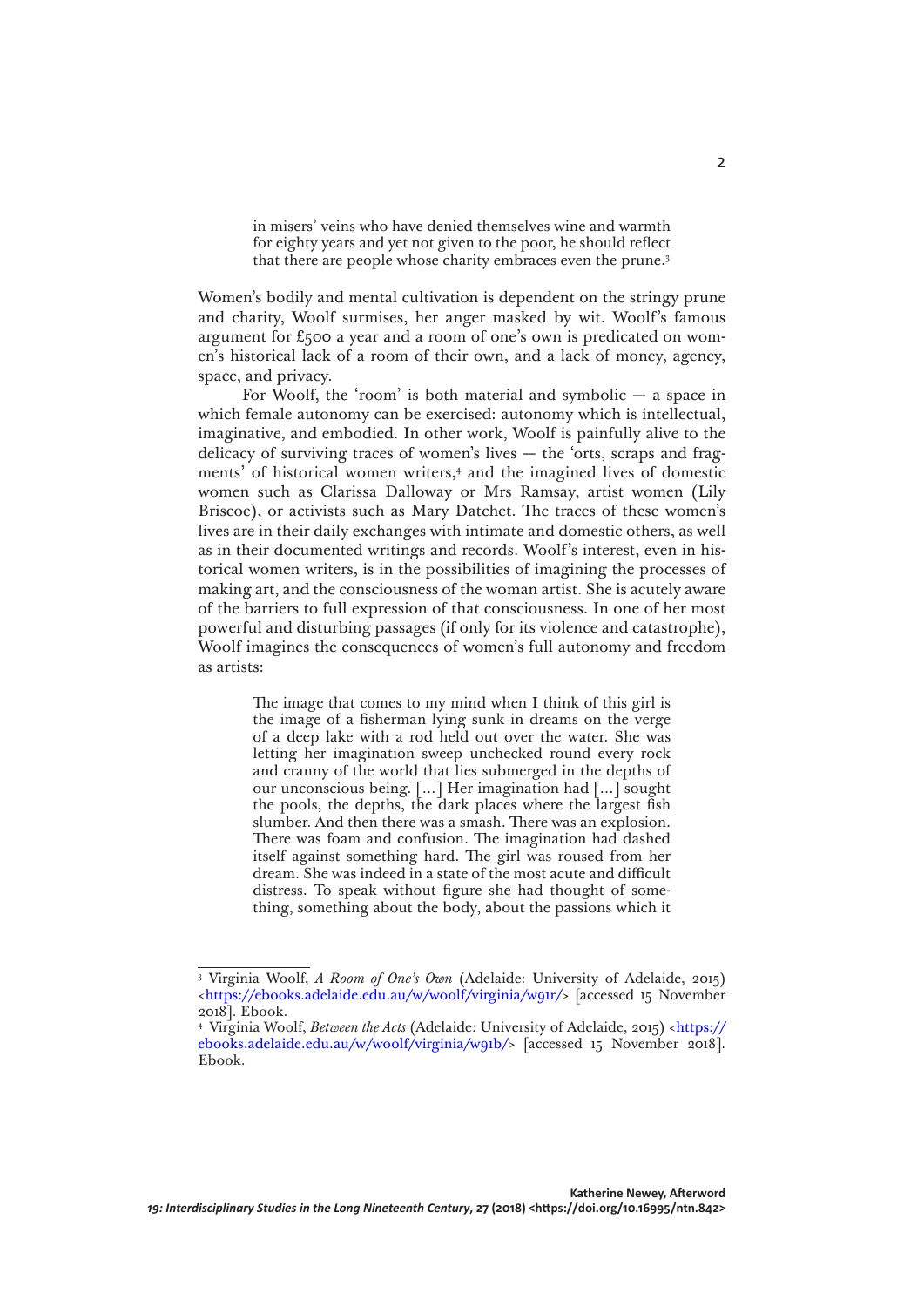was unfitting for her as a woman to say. […] She could write no more.5

In patriarchy, women's bodies and women's emotions are unspeakable, and stop the full development of the artist; in records and archives, women's bod $ies$  — their productivity and reproductivity — disappear into family histories, and care for others. These brief reflections on Virginia Woolf's approach to recovering and understanding the genealogy of women's art and its making have been productive for me in thinking about the archival traces and silences of Constance Beerbohm (1856–1939). Beerbohm's archival remains are multiple, both speaking volubly and not telling me enough. Just when I think I have done the work, found the sources, I lose my way in a jumble of materials. My encounters with writer and playwright Constance Beerbohm have felt like this. Her life and work can only be partially assembled from fragments of her own texts and her appearances in others' lives and work.

In this short afterword to the articles of this issue of *19*, I want to reflect on the challenges to the historian of women's artistic work presented by my work on Constance Beerbohm and the particular challenges of her archival remains. I have written about Beerbohm elsewhere.<sup>6</sup> Some of the documentary traces of Beerbohm's private life and familial, domestic work are held in the University of Bristol Theatre Collection, because she was the half-sister of both Sir Herbert Beerbohm-Tree and Max Beerbohm. Beerbohm's letters are preserved in that part of the Beerbohm-Tree archive which the Bristol Theatre Collection categorizes as the 'Tree Family Archive' as material recording 'other family members'.7 Beerbohm's voice and lived experience is both preserved and obscured by her more famous half-brothers. She did not marry, nor have children, so our ability to 'think back' through Constance Beerbohm is available only because she was a diligent, loyal, and devoted sister and aunt, rather than a mother. We still do not have an extensive language or frame of reference for the significance of these kinds of relationships; and the dynamics of unconventional families, and the 'forgotten' sisters within them, requiring us to rethink how we track influence and agency, is an abiding concern for the articles in this issue of *19.*

Constance Beerbohm was at the centre of one of the most successful theatrical families of the final decades of the nineteenth and the early

<sup>5</sup> Virginia Woolf, 'Professions for Women', in *The Death of the Moth, and Other Essays* (Adelaide: University of Adelaide, 2015) [<https://ebooks.adelaide.edu.au/w/](https://ebooks.adelaide.edu.au/w/woolf/virginia/w91d/) [woolf/virginia/w91d/](https://ebooks.adelaide.edu.au/w/woolf/virginia/w91d/)> [accessed 15 November 2018]. Ebook.

<sup>6</sup> Katherine Newey, 'Feminist Historiography and Ethics: A Case Study from Victorian Britain', in *Theatre History and Historiography: Ethics, Evidence and Truth*, ed. by Claire Cochrane and Jo Robinson (Basingstoke: Palgrave, 2016), pp. 85–102. <sup>7</sup> Herbert Beerbohm Tree Archive [<http://www.bristol.ac.uk/theatre-collection/](http://www.bristol.ac.uk/theatre-collection/explore/theatre/herbert-beerbohm-tree-archive/) [explore/theatre/herbert-beerbohm-tree-archive/](http://www.bristol.ac.uk/theatre-collection/explore/theatre/herbert-beerbohm-tree-archive/)> [accessed 15 November 2018].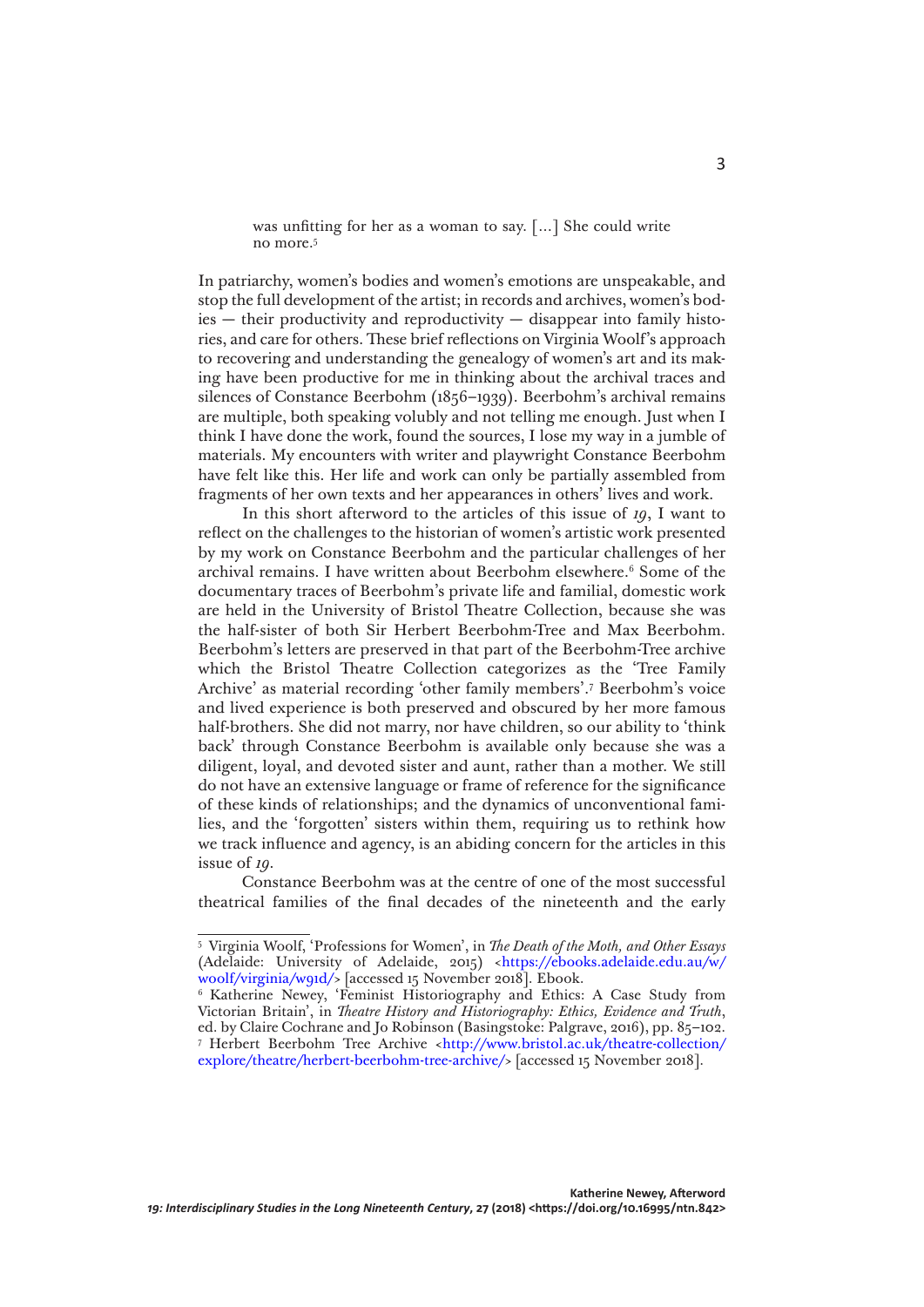decades of the twentieth centuries. Her half-brother Herbert Beerbohm-Tree was London's leading actor-manager, after Henry Irving. Together with his wife, Maud Tree, Herbert produced and performed such sensations as *Trilby* — he is perhaps best remembered for introducing Svengali onto the London stage and into early film — as well as premiering Oscar Wilde's *A Woman of No Importance* (1893) and introducing the New Drama of Maeterlinck and Ibsen to the mainstream West End theatre.<sup>8</sup> Herbert built Her Majesty's Theatre and ran it for over twenty-five years establishing his company at the centre of late-Victorian and Edwardian high culture. Constance Beerbohm's younger half-brother, Max, was perhaps even more highly regarded than his elder half-brother as a writer, critic, and opinion maker, nominated the 'incomparable Max' by George Bernard Shaw in *Our Theatres in the Nineties* (1932).9 Constance Beerbohm was one of the hidden, domestic linchpins of this sprawling, multigenerational, dynamic family.

Her emotional and domestic labour helped keep her stepmother, brothers, sister-in-law, and nephews and nieces organized and cared for. Beerbohm was particularly helpful to Max at the start of his career: it was Beerbohm who used her magazine connections to show Max's drawings to the editor of the *Strand Magazine*. 10 Her daily support to her sister-in-law, Maud Tree, in managing both family and family business, appears to have been crucial. Beerbohm's letter to Maud after what may have been a suicide attempt by Maud (and not the only attempt) is telling in her sharp rebuke: 'How sad & how disapproving I felt to hear from Mamma 20 grains of anti pyrim you had taken. It's wicked. You might really kill yourself — and what would Viola do? To say nothing of others.<sup>'11</sup> The silence here is as much about Maud Tree's strategies for coping with her husband's lifelong infidelities — he died leaving a 'second' family of six children, including film director Carol Reed — father of Oliver Reed (*ODNB*). But that is another story, of another largely silenced woman, mistily discernible in Beerbohm's correspondence with Maud, and her regular assurances to Maud that she is much loved and needed.

The documentary traces of Constance Beerbohm's life and work are to be found in the Beerbohm Family Archive and in the pages of late nineteenth-century journals, now more quickly done through their numerous digitizations, but still requiring assiduous searching, and knowledge of

<sup>8</sup> B. A. Kachur, 'Tree, Sir Herbert Beerbohm (1852–1917)', *ODNB* online <[https://](https://doi.org/10.1093/ref:odnb/36549) [doi.org/10.1093/ref:odnb/36549>](https://doi.org/10.1093/ref:odnb/36549).

<sup>9</sup> N. John Hall, 'Beerbohm, Sir Henry Maximilian (1872–1956)', *ODNB* online [<https://doi.org/10.1093/ref:odnb/30672>](https://doi.org/10.1093/ref:odnb/30672).

<sup>&</sup>lt;sup>10</sup> N. John Hall, *Max Beerbohm: A Kind of Life* (New Haven: Yale University Press, 2002), p. 42.

<sup>&</sup>lt;sup>11</sup> Letters to Maud Tree from Constance Beerbohm, University of Bristol Theatre Collection, Beerbohm Family Archive, 2.8/A3/ MBTC 14.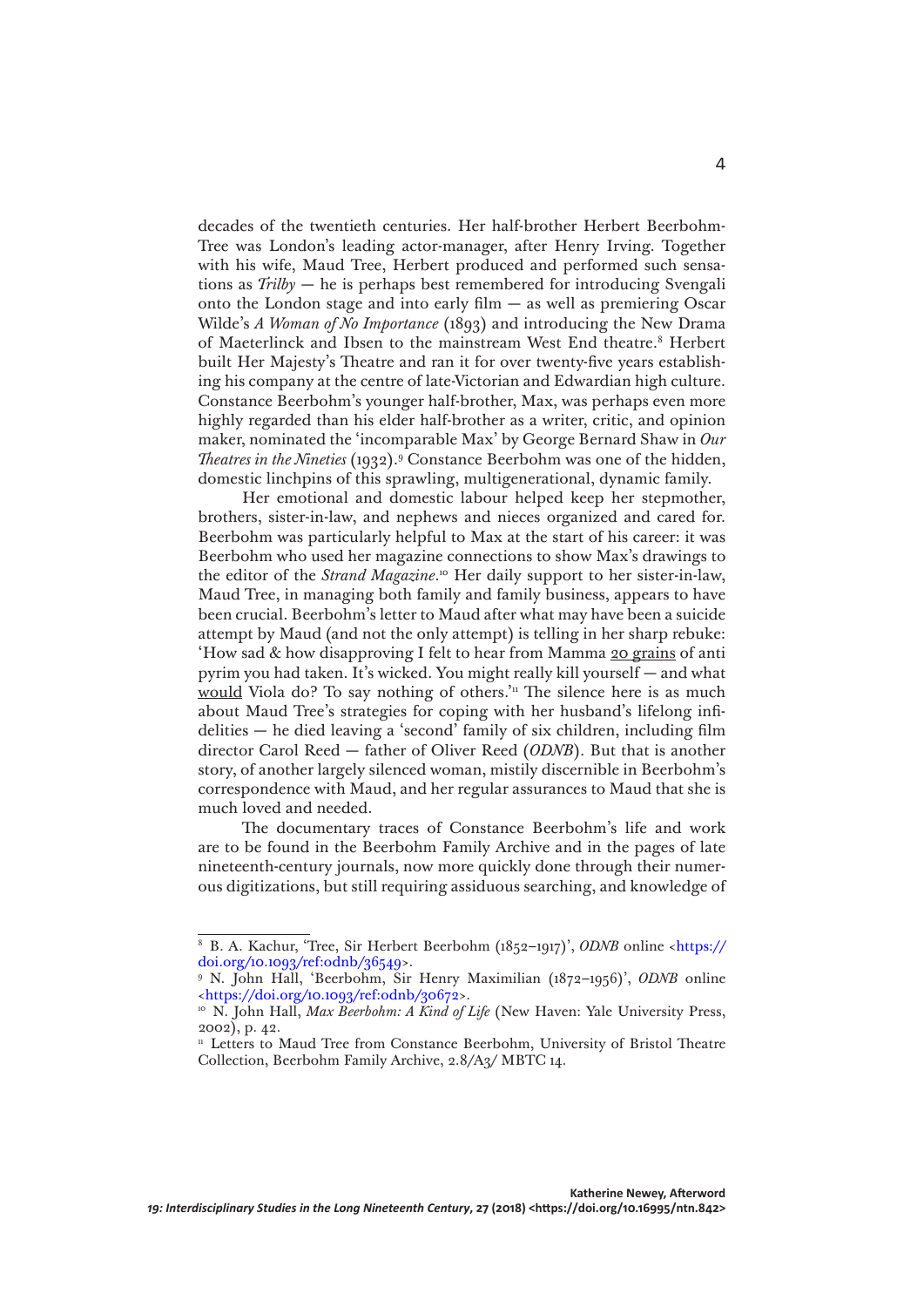the kind of writing Beerbohm undertook. She comments on it herself (to Maud) as trivial writing done for money:

> I can't get work except piffling paragraphs once in a while in the Evening News (nothing), after 8 years quite lucrative work at the 'London Mail'.

> Now for weeks I get not the vestige of a P O O. The stage is good, that you can play your  $age - if$  its  $\lceil \text{sic} \rceil$  30, 40, or 50 — But in my sort of ladies maid journalism you have to know how to pretend to be youngish  $\&$  get about.<sup>12</sup>

The letters are carefully preserved by professional archivists in labelled, catalogued boxes, as one might expect. But on opening the boxes, it is as if chaos descends. They scatter. They are not individually catalogued; and in fact, to do so would be almost impossible. The letters are rarely dated by Beerbohm and there is little internal evidence by which they *can* be dated. There are partial letters, torn pages, long letters which carry on over several separate documents, and levels of handwriting from the neat 'lady's hand' to scrawls which one might surmise are the equivalent of telephone calls, in a city with three postal deliveries most days. Reading the letters through Woolf's imagined young woman, allowing her consciousness to roam, the letters give me the sense of a passionate woman, active in mind and body, but constrained by sororal and daughterly duties, including the need to earn a family living to support her stepmother and other sisters. If Beerbohm's reach and grasp were limited to 'ladies maid journalism' this was a result of her limited education (while Max went to Oxford), and her double duties as breadwinner and domestic manager and carer for her household, which comprised her stepmother (and her considerable debts), her sister Agnes and brother Max, and often her nieces and nephews, while Herbert and Maud toured.

Despite these hundreds of words, in letters written at speed, with urgency and feeling, there is a silence at the centre of this collection of remains of a life. Beerbohm was clearly *not* a silent woman, but her writing is inevitably shaped by gendered ideologies *then*, and historiographical frameworks *now*. Constance Beerbohm's life remained largely domestic and private, and I am faced with an ethical question: how does a feminist historian engage with a voice which is so caught in what seem to us now to be harmful structures of femininity? How does a contemporary feminist historian write about these dutiful, painful female narratives without being presentist on the one hand or, on the other, uncritically historicist?

Tracking Constance Beerbohm through the archive — her *brother's* archive, in fact — requires a different way of approaching one of the most interesting, but challenging, tasks for the historian: understanding and

<sup>&</sup>lt;sup>12</sup> Beerbohm Family Archive, 2.8/A3/ MBTC 14.